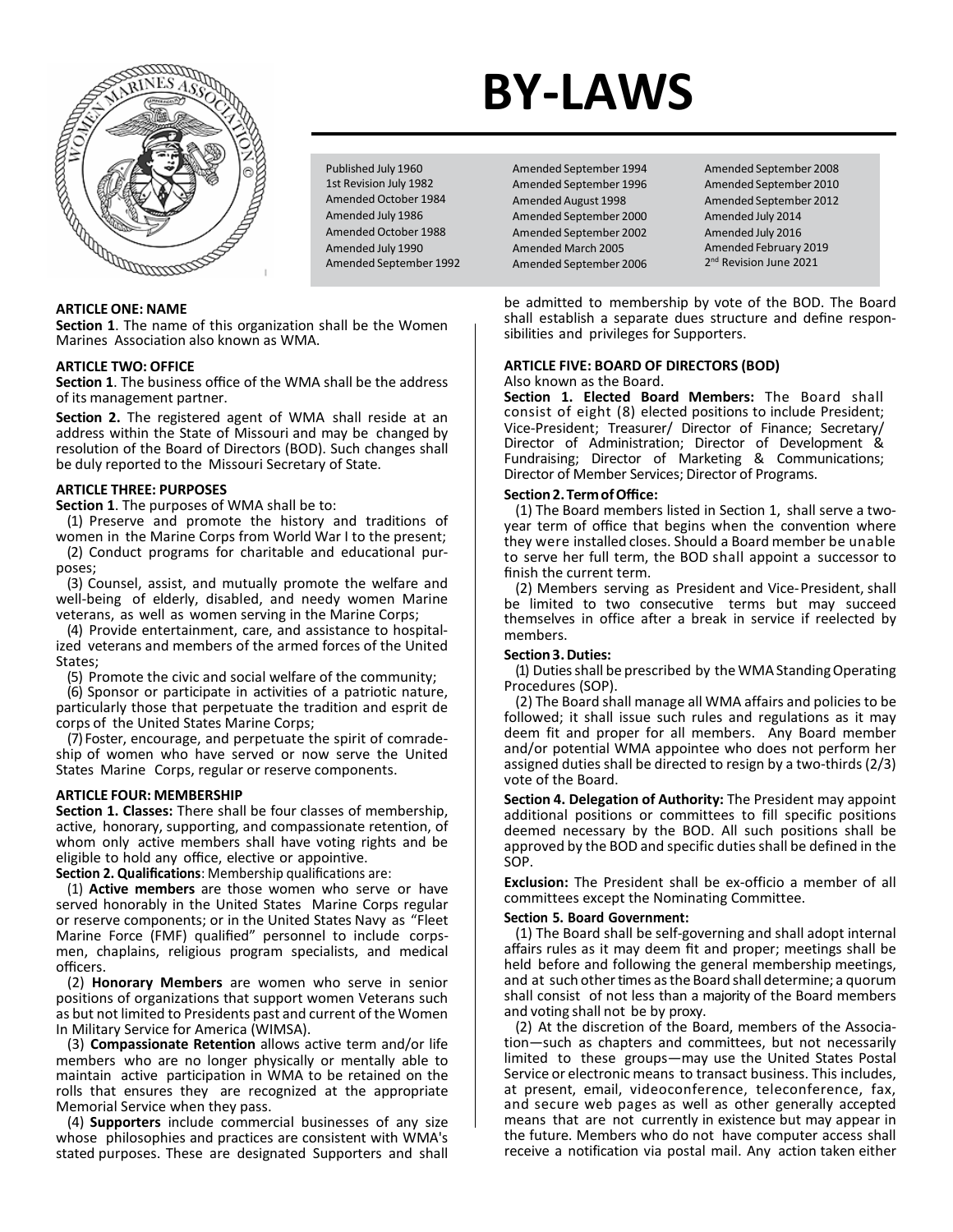

## SEMPER FIDELIS

### WOMEN MARINES ASSOCIATION

electronically or via postal mailshall be ratified or made part of the minutes of the next Board meeting.

#### **ARTICLE SIX: SPECIAL COUNCIL**

**Section 1.** The President may, at her discretion, and with Board approval, appoint any such council including but not limited to:

(1) an Advisory Council of prominent business and military leaders to advise WMA on operational and organizational issues.

(2) Past National Presidents.

(3) Legal Counsel.

**Section 2.** Appointments would be for two years coinciding with other presidential appointments. The number of members could vary based on priorities addressed by the President and the Board.

#### **ARTICLE SEVEN: CONVENTION AND PROFESSIONAL DEVEL-OPMENT SYMPOSIUM**

#### **Section 1. Conventions:**

(1) Convention and Professional Development Symposium is also known as Convention.

(2) WMA shall meet in convention biannually during evennumbered years at a location within the three rotating regions.

(3) These regions shall be divided for convention site

- purposes only as follows: **Region 1**. AL, CT, DE, FL, GA, IN, KY, MA, MD, ME, MI, NC,
	- NH, NJ, NY, OH, PA, RI, SC, TN, VA, VT, and WV. **Region 2**. AR, IA, IL, KS, LA, MO, MN, MS, ND, NE, OK, SD, TX, and WI.
	- **Region 3**. AZ, CA, CO, HI, ID, MT, NV, NM, OR, UT, WA, and WY.

(4) Convention sites shall rotate from Region 1 to Region 2, to Region 3, and then back to Region 1.

(5) In the even-numbered years, bids may be submitted by chapters within the rotationally designated region for a convention to be held four years from the date of bidding.

(6) If no bids are received, the Board shall work with all chapters to identify at least one willing and able to sponsor an upcoming convention.

(7) Proposed convention site shall be published to the membership as part of the election ballot for selection or information if only one convention site was proposed.

**ARTICLE EIGHT: ELECTIONS FOR NATIONAL BOARD MEMBERS Section 1. Nomination Solicitations:** Nominations for the elected members of the Board shall be solicited from the members through 'Nouncements and other means.

**Section 2. Nominations:** Nominations shall close on a specified date in the even-numbered year to allow sufficient time to process the election ballot before the convention.

**Section 3. Ballots:** An election ballot shall be published only for the office(s) which have received more than one nominee. A copy of which shall be mailed to allow sufficient time to process the election ballot before the convention.

\*New procedures for nomination will require a member to submit their own nomination package and be vetted properly to ensure they are eligible/qualified to serve.

**Section 4: Electronic Ballots:** Electronic ballots can be used, if feasible.

**Section 5. Tallying the Vote:** A majority of the votes cast shall be sufficient to elect a candidate, except in case of multiple choices for a particular office, in which case a majority shall suffice.

#### **ARTICLE NINE: FINANCE**

#### **Section 1. Restrictions on Benefits:**

(1) Association income or property of the corporation shall not inure to the benefit of any member.<br>(2) Each individual shall disclose to WMA any personal inter-

est which she may have in any matter pending before the WMA and shall not participate in any decisions regarding such matters.

#### **Section 2. Dues:**

(1) Dues structure and amounts for both active term and life members, shall be determined by a two-thirds majority of the BOD who shall take into account the limited resources of some of our members, the needs of the Association, and the value members receive from their membership.

(2) At least 6 months advance notice must be published to the members before the effective date of any change in dues.

(3) Dues structure and/or amount shall not be changed more than once every four (4) years without membership approval.

(4) When dues are not received before the end of the member's anniversary month, a delinquent notice shall be sent by the WMA Database Administrator. After a grace period of thirty (30) days, the member shall be dropped from the active membership rolls. A former member shall be reinstated with the anniversary month coinciding with receipt of dues.

**Section 3. Life Membership:**<br>(1) WMA offers life membership on a prorated scale depending on the age of the member. Life membership provides the member all benefits of the organization, as well as recognition upon their death as a contributor of \$50.00 to the Memorial Scholarship Fund as noted in an issue of 'Nouncements.

(2) A Capital Fund Review Board, consisting of all Past National Presidents shall, with their consent, be appointed by the BOD; the National President and Treasurer/ Director of Finance shall be members ex-officio.

#### **Section 4. Scholarships:**

(1) WMA Memorial Scholarships up to five thousand dollars (\$5,000) each shall be awarded annually.

(2) The number and the amount of individual scholarships shall be determined based on the annual earnings of the Me- morial Scholarship Fund.

#### **Section 5. Other Funding:**

(1) All regular functions of any committees and/or programs supported by WMA shall be funded through the budget process.<br>(2) All contributions made to WMA, under any circumstanc-

es, shall be governed by the bylaws and standing rules currently in effect as set forth by the members of WMA.

(3) Contributions made to WMA to carry out any of its pur poses are tax-deductible as granted by IRS tax laws.

**Section 6. Fiscal Year:** The Fiscal Year shall be 1 July through 30 June inclusive.

#### **ARTICLE TEN: CHAPTERS**

#### **Section 1. Who May Form Chapters:**

Five or more active members of WMA who reside within a defined geographic area (e.g., state) or share a common USMC<br>special interest/experience (e.g., music, aviation, drill instructor, deployed, etc.) may apply for a chapter charter. The Board may grant an exemption to the five-member rule when the applicants are primarily aboard a military installation or in a limited access area.

#### **Section 2. Procedure:**

(1) Active members shall submit proposed bylaws with their application to the Secretary/Director of Administration who